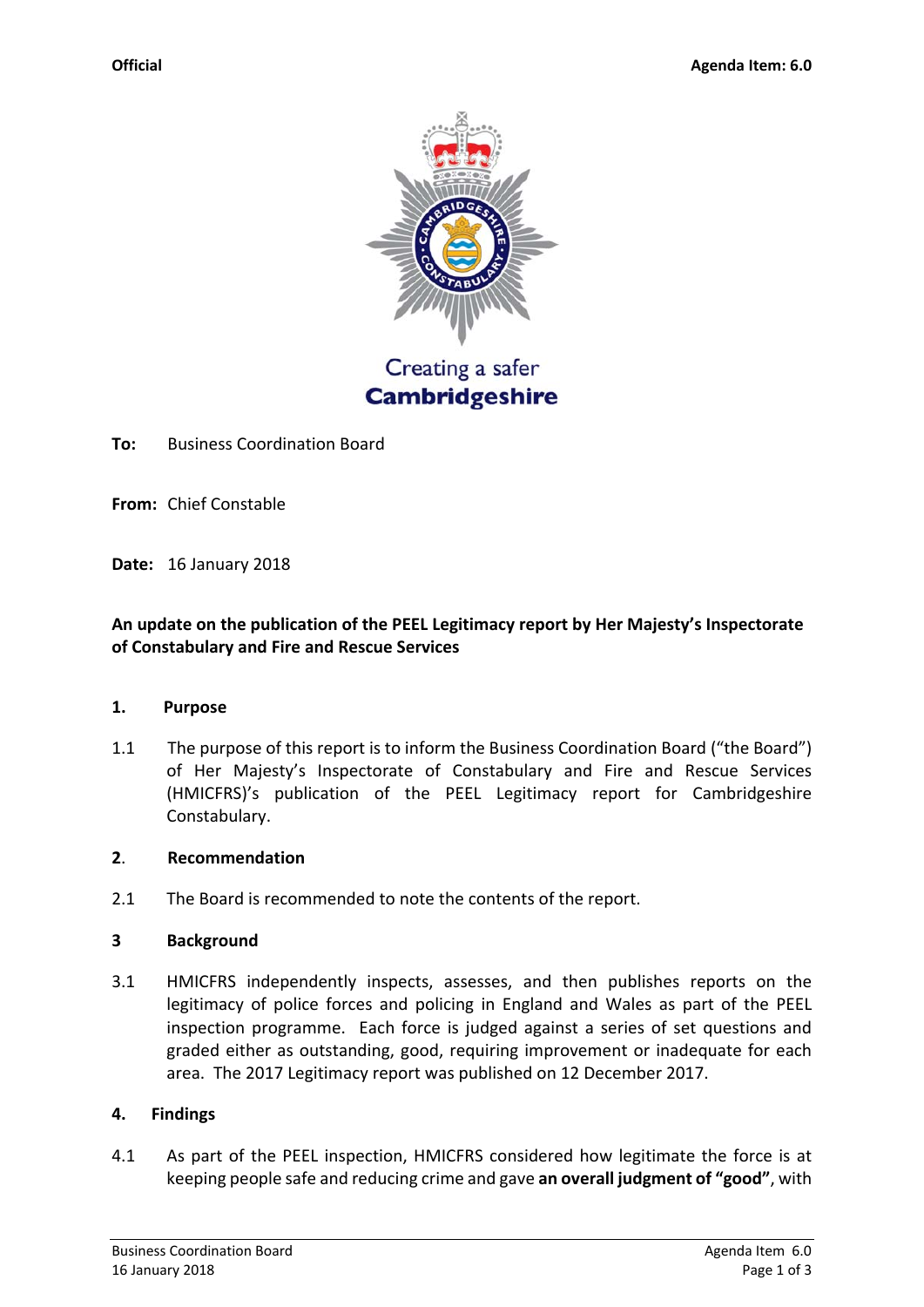the following comments *"Cambridgeshire Constabulary is judged to be good at how legitimately it keeps people safe and reduces crime. For the areas of legitimacy we looked at this year, our overall judgment is the same as last year. The force is judged to be good at treating the people it serves with fairness and respect. It is judged to be good at ensuring its workforce behaves ethically and lawfully and good at treating its workforce with fairness and respect."*

4.2 The overall judgment was reached by assessing three sub-questions:

 To what extent does the force treat all of the people it serves with fairness and respect? Assessed as **good** (no change from 2016).

 How well does the force ensure that its workforce behaves ethically and lawfully? Assessed as **good** (an improvement on 2016).

 To what extent does the force treat its workforce with fairness and respect? Assessed as **good** (no change from 2016).

- 4.3 The force also received positive mention in relation to monitoring of use of force in the national Legitimacy report.
- 4.4 HMICFRS identified a number of "areas for improvement" (AFIs) where an aspect of the force's practice, policy or performance fell short of the expected standard. These were:
	- I. The force needs to ensure that its data for use of force (including body‐worn video footage) is monitored by both an internal and an external group to provide oversight.
	- II. The force should ensure that it has a credible plan to comply with all aspects of the national vetting standards by December 2018, in line with HMICFRS' nationwide recommendation in 2016.
	- III. The force should ensure that all allegations which meet the mandatory criteria for referral to the IPCC are so referred, and that it updates witnesses and subjects regularly.
	- IV. The force should improve the quality and distribution of its printed information about how to make a complaint, in line with IPCC statutory guidance.
	- V. The force should ensure that the grievance process complies with the Advisory, Conciliation and Arbitration Service codes of practice and guidance, particularly relating to timescales, records, audit trails, and updates and support to witnesses and workforce members who have raised a grievance.
	- VI. The force should ensure it develops and supports its supervisors and managers to conduct fair, effective and consistent assessments that support continuous professional development and manage poor performance, including establishing an effective quality assurance process.
- 4.5 HMICFRS did not identify any "causes of concern" (a serious of critical shortcoming in practice, policy or performance) during the inspection, and thus no recommendations were made for the force.
- 4.6 The force has considered all the AFIs, allocated owners and commenced action to address them appropriately. Progress is monitored monthly at the force's Organisational Improvement Group, chaired by the Head of Corporate Development